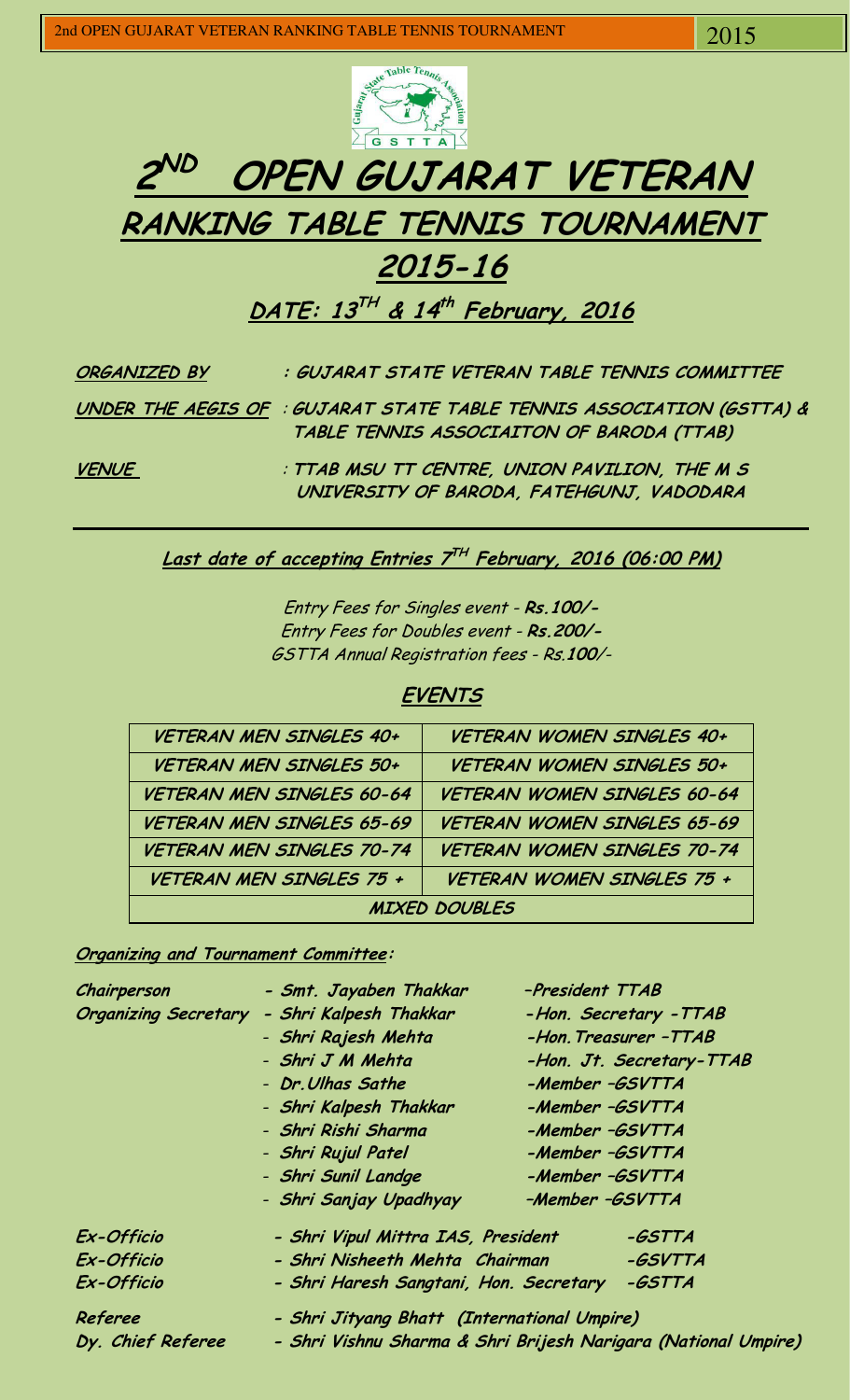## **RULES & REGULATION FOR THE TOURNAMENT**

- 1. This Tournament is open to all amateur players.
- 2. Only registered players of GSTTA / TTFI for the year 2015 can participate in the Tournament.
- 3. The tournament will be allotted to the affiliated District Unit of GSTTA only.
- 4. All entries should be sent through the concerned District Association, mentioning the date of birth and age group. **No direct entry will be entertained.**
- 5. The venue, dates and option to conduct these tournaments shall be announced by the GSTTA / GSVTTC through circulars and press announcement.
- 6. The GSTTA / GSVTTC reserve the right to refuse any entry without assigning any reason.
- 7. The tournament will be conducted "Under the Direction of the GSTTA and the Rules & Regulations laid down by the TTFI will be followed".
- 8. The seeding shall be made according to the rules laid down by the GSTTA / GSVTTC. The referee or the tournament committee shall follow the ranking / seeding it will be issued by the GSTTA / GSVTTC before each tournament. In case, any of **"Seed"** is not participating, the next **"Seed"** in line will be elevated.
- 9. All players who are older than the years noted against their event or who will be that age in the year of Nationals shall be eligible to participate.
- 10. All players must produce valid age certificate, whenever asked for.
- 11. Players are responsible for their mental and physical fitness to compete in the State as well as in the National and necessary health and accident insurance shall be taken by the player concerned.
- 12. Individual Events will be played on knock out basis. Any event with less than 8 entries will not be conducted.
- 13. Age Criteria (Cut-off date) for eligibility of all events:
	- a. The age group of 40+, Player must be born on or before 31-12-76
	- b. The age group of 50+, Player must be born on or before 31-12-66
	- c. The age group of 60-64, Player must be born on or before 31-12-56
	- d. The age group of 65-70, Player must be born on or before 31-12-51
	- e. The age group of 70-74, Player must be born on or before 31-12-46
	- f. The age group of 75+, Player must be born on or before 31-12-41
- 14. Tournament Committee / Technical Committee reserve the right to cancel an event as also to change the draw and timing of the matches, if required.
	- **Entries should be forwarded to:**
- **(1) Shri Kalpesh Thakkar (Hon. Secretary TTAB):** 40, Aditya Bunglows, Nr. Keya Motor, Chhani Jakatnaka, Vadodara Mobile: 9998009022. E-mail : [kalpesh.ttab@gmail.com](mailto:kalpesh.ttab@gmail.com)
- **(2) Copy to :Shri Haresh Sangtani (Hon. Secretary GSTTA):**  C/o Kachchh District Table Tennis Association Ward 5/B Behind Gurunanak Public School, Opp: Tap Hospital Adipur-370205, Gandhidham (Kutch), Telefax: 02836- 257020 Mobile: 98242 29165. E-mail : [responcegstta@yahoo.co.in](mailto:responcegstta@yahoo.co.in)

(Haresh Sangtani) Hon. Secretary, GSTTA